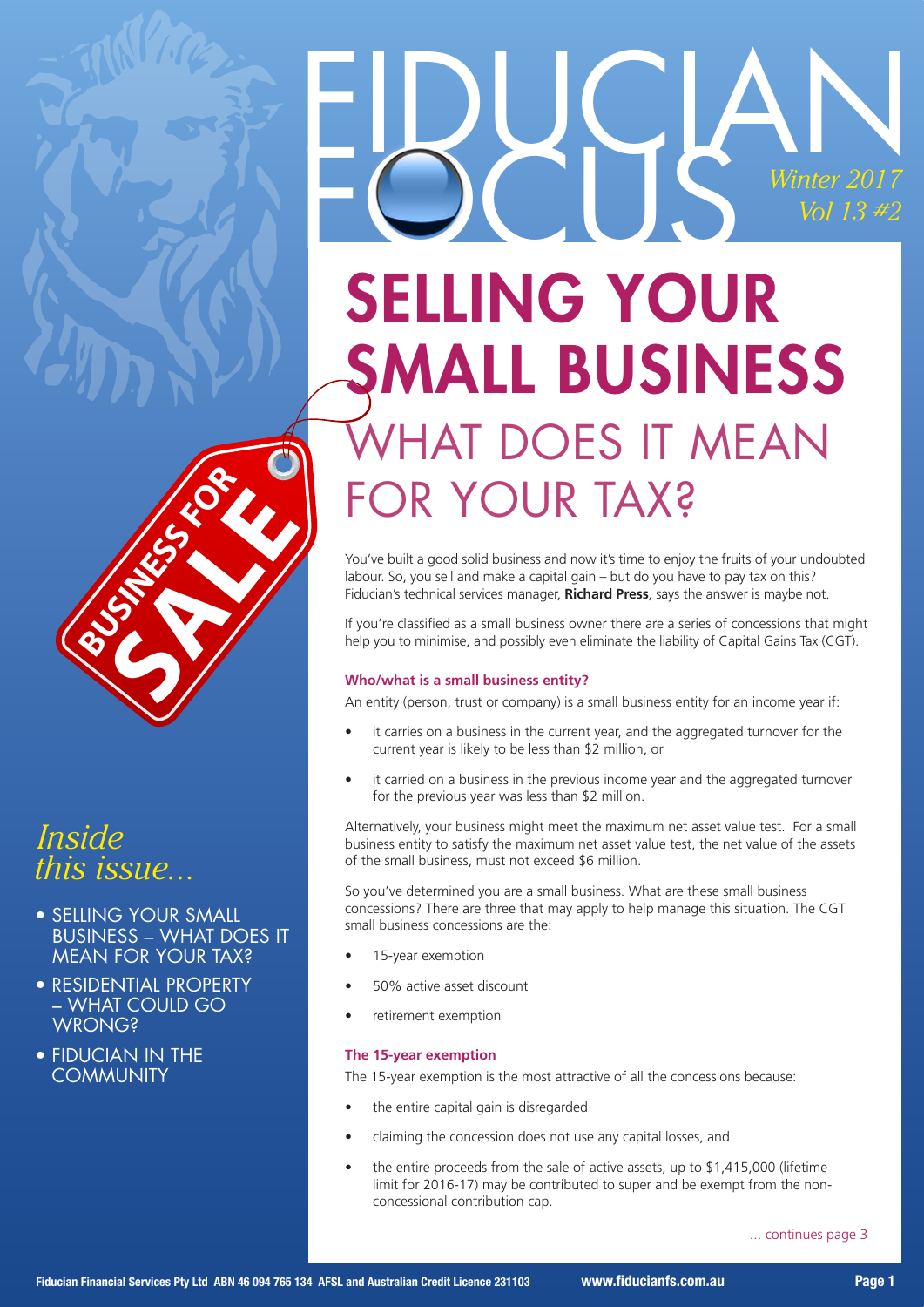# RESIDENTIAL PROPERTY – WHAT COULD GO WRONG?

### **Stuart Cartledge, Managing Director, Phoenix Portfolios Pty Ltd, an underlying mandate manager for the Fiducian Property Securities Fund**

Residential property, particularly in Sydney and Melbourne, has been one of the best performing asset classes in the last few decades. What is the problem with this? We believe pricing is close to or at a cyclical peak, at least in Australia's two largest cities.

Australians have rarely seen house price falls, having largely escaped the dramas in the US following the Global Financial Crisis, or the postboom meltdown that the UK delivered in the late '80s. Furthermore, Australian housing has benefited from a tax regime that encourages extensive use of debt to finance ever-expanding cities to cater for a strongly expanding population (due to high immigration), enabling investors to offset negatively geared losses against ordinary earned income. For owner-occupied homes, capital gains are tax-free, making home ownership an attractive investment choice for many.

In addition to favourable tax treatment, falling interest rates in recent years have driven asset prices higher, both in absolute terms and also relative to income. This is particularly important for residential housing, given it represents such a basic human need. Chart 1, sourced from the RBA Financial Stability Review document published in April 2017, shows how the ratio of dwelling prices to average household disposable income has moved over the last 40 years.

While I appreciate there are measurement issues that sometimes obscure the data, we can conclude that for many countries, the ratio has moved strongly higher over this extended period of time.

The interaction between interest rates and house prices is partly depicted in Chart 2, which shows that while household debt to income has grown substantially, enabling higher prices, this has been made possible via lower interest rates, such that the repayments-toincome ratio has remained reasonably steady.

What could go wrong?

- Government policy settings could change such that the favourable inducements to invest in residential property could be reduced or removed
- Interest costs could rise further, making debt serviceability tougher
- Over-pricing could become more extreme, ultimately selfcorrecting, potentially in a dramatic fashion

The May 17 Commonwealth Budget contained some steps to assist first-home buyers with a tax-effective saving opportunity, albeit given a \$30,000 cap on the scheme, its effectiveness is likely to be limited. There were also measures to encourage increases in housing supply, which could, all else equal, put some downward pressure on prices.

Phoenix is mandated to invest in commercial property via listed Real Estate Investment Trusts (REITs) and as a result, our exposure to residential property is indirect and via holdings in stocks with development exposure, such as Mirvac, Stockland and Lend Lease. As such, our clients have benefited from very strong volumes and margins from development and given a very high level of pre-sales activity, we have reasonable clarity that strong earnings could be delivered for several years to come. Ultimately this could be a safer way to gain exposure to property than through direct leveraged investment in residential property.

However, whether through direct or indirect investments, we must always be cognisant of the risks.



#### **Chart 1: dwelling prices to average household disposable income**

#### **Source: RBA Financial Stability Review, April 2017**



#### **Chart 2: housing mortgage debt indicators\***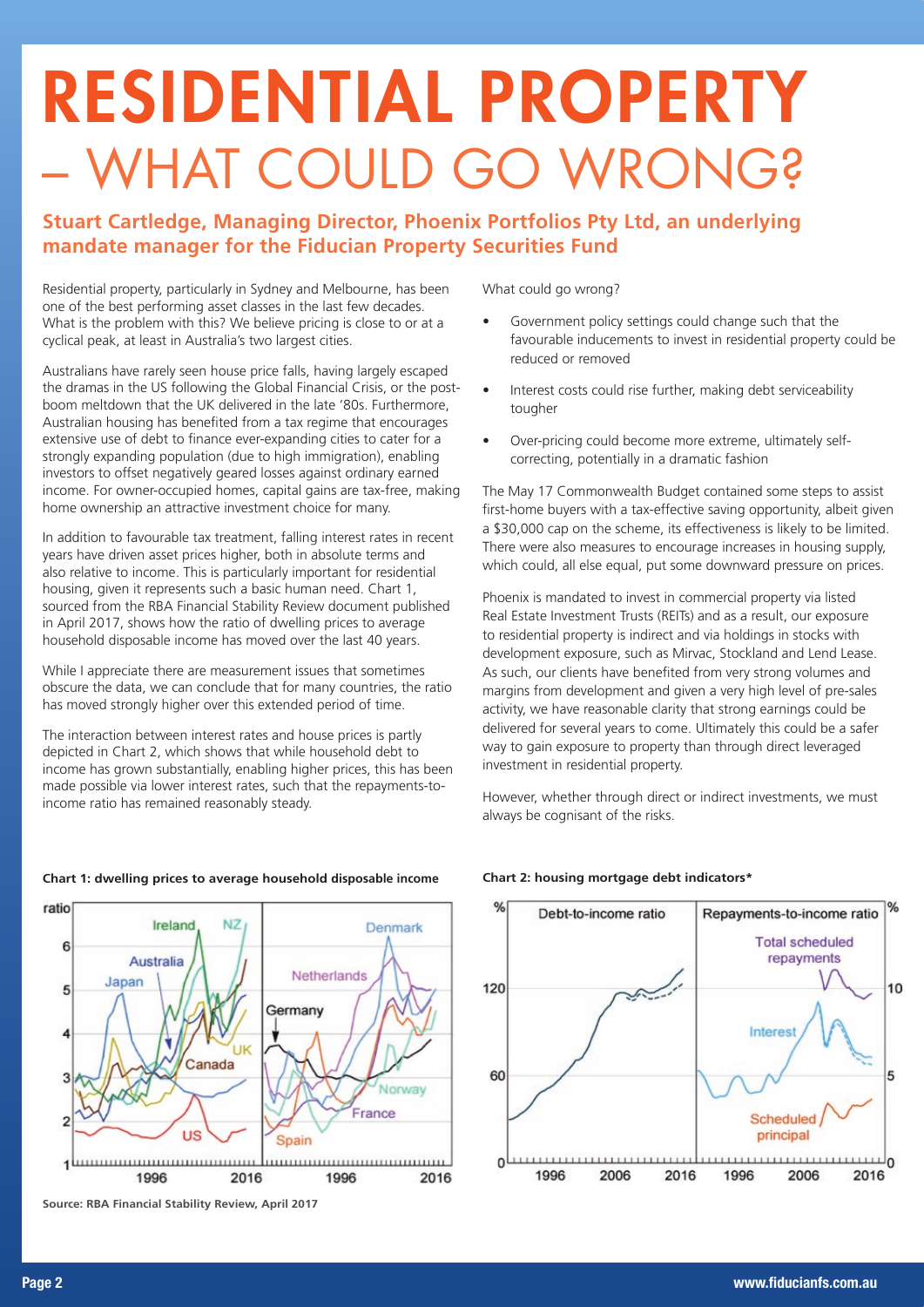# SELLING YOUR SMALL BUSINESS

### WHAT DOES IT MEAN FOR YOUR TAX? CONTINUED

However, to be entitled to the 15-year exemption you also need to meet the following criteria:

- You must have continuously owned the asset for the 15-year period ending just before the sale of your business
- You must be 55 or over at the time of the sale and that sale must be 'in connection' with your retirement or you must be permanently incapacitated at the time of the sale
- In the case where the CGT asset is a share or an interest in a trust (usually a unit trust), the company or trust must have had a significant individual for a total of at least 15 years.

Where all the conditions for the 15-year exemption are satisfied, the capital gain arising from the sale of the business is exempt from tax.

#### **50% active asset discount**

*I've only owned my business for 10 years, what can I do?* Even if you do not qualify for the 15-year exemption, you may qualify for the 50% active asset discount.

Before applying the active asset discount:

- apply current-year and carried-forward capital losses against the capital gain
- apply the 50% CGT discount, if the asset has been held for at least 12 months.

Applying the 50% CGT discount and the 50% active asset discount effectively reduces the capital gain by 75%.

Whilst the 50% active asset reduction is usually applied as a matter of course, you may choose not to apply the 50% active asset discount. It could be beneficial, for example, to not apply for the 50% active asset discount to maximise the capital gain to which the retirement exemption is applied, so you can contribute more to superannuation.

#### **Retirement exemption**

*What about that last 25%, can I do anything about that?* The final exemption you can look to – the small business retirement exemption – allows you as a small business owner to disregard a capital gain of up to \$500,000.

Generally you will be required to contribute the exempt capital gain, in cash or by transfer of property, to super. However, if you are over 55, the tax-free gain can be taken in cash or by transfer of property.

#### **What do I do now?**

Various options might apply to you if you sell your business. Maybe this is a good time to contact your Fiducian planner and talk with them about what options might apply to you, and how you might best benefit from these concessions.

#### **CASE STUDY**

Let's say your capital gain is \$600,000. How do these concessions help?

If you're over 55 and have owned the business for more than 15 years, you can elect to negate the whole gain under the 15-year concession. But, if you're not over 55, or you haven't owned the business for 15 years, then you need to consider the other concessions that may apply.

Firstly, there is the general 50% reduction. This will reduce your capital gain to \$300,000. Then you can apply the 50% active asset concession, reducing your capital gain to \$150,000.

You can then apply the retirement exemption to the remaining \$150,000 and either contribute this to superannuation, or if you are over 55 either contribute this amount to super, or take this as a payment.



*"You've built a good solid business and now it's time to enjoy the fruits of your undoubted labour"*